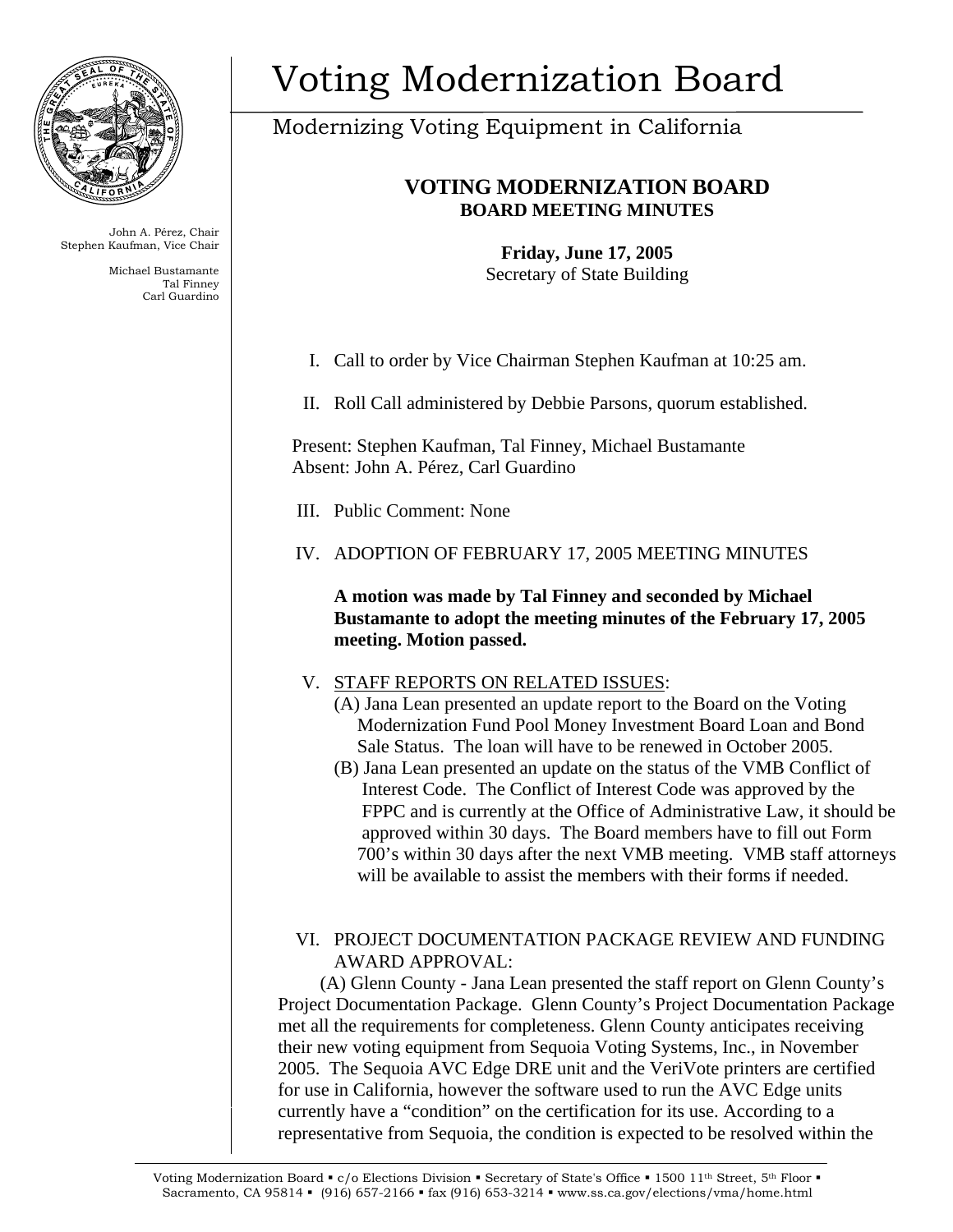next three months. The staff recommendation is to approve Glenn County's "Project Documentation Package" and issue a "Funding Award" letter in the amount of \$180,968.11.

#### **A motion was made by Michael Bustamante and seconded by Tal Finney to approve Glenn County's "Project Documentation Package" and issue a Funding Award letter in the amount of \$180,968.11. Motion passed.**

(B) Mono County - Jana Lean presented the staff report on Mono County's Project Documentation Package. Mono County's Project Documentation Package met all the requirements for completeness. Mono County is also purchasing the Sequoia AVC Edge DRE units and the VeriVote printers, which are conditionally certified for it's use and expected to be resolved within the next three months. The staff recommendation is to approve Mono County's "Project Documentation Package" and issue a "Funding Award" letter in the amount of \$91,998.83.

#### **A motion was made by Michael Bustamante and seconded by Tal Finney to approve Mono County's "Project Documentation Package" and issue a Funding Award letter in the amount of \$91,998.83. Motion passed.**

(C) Stanislaus County - Jana Lean presented the staff report on Stanislaus County's Phase 1 Project Documentation Package. Stanislaus County's Phase 1 Project Documentation Package met all the requirements for completeness. Stanislaus County plans to implement their new voting equipment in two phases. They chose Elections Systems and Software, Inc. (ES&S) as their vendor and acquired the ES&S optical scan voting system in September 2004 and will use it for the first time in November 2005. The ES&S Model 100 and 650 optical scan voting system units are certified for use in California. The county selected optical scan technology, being a paper based system, to avoid the controversy regarding the DRE's and voter verified paper audit trail. The staff recommendation is to approve Stanislaus County's "Phase 1 - Project Documentation Package" and issue a "Funding Award" letter in the amount of \$1,126,459.50.

#### **A motion was made by Tal Finney and seconded by Michael Bustamante to approve Stanislaus County's "Phase 1 - Project Documentation Package" and issue a Funding Award letter in the amount of \$1,126,459.50. Motion passed.**

#### PUBLIC COMMENT

Alfie Charles – Sequoia Voting Systems. Mr. Charles stated that the Sequoia software that has a condition placed on its certification is undergoing federal testing which should be done within 30 days. Mr. Bustamante questioned Mr. Charles on the reason for the further testing, Mr. Charles stated that was a change is software requested by Secretary of State staff from the previous administration that would allow a type of report that is generated and transferred into the Calvoter system. He anticipates having full certification to the software in July 2005.

Vince Minto – County Clerk-Recorder/Assessor, Glenn County – Mr. Minto stated that Glenn County would use Datavote as a fallback in case the software that is conditionally certified does not pass testing.